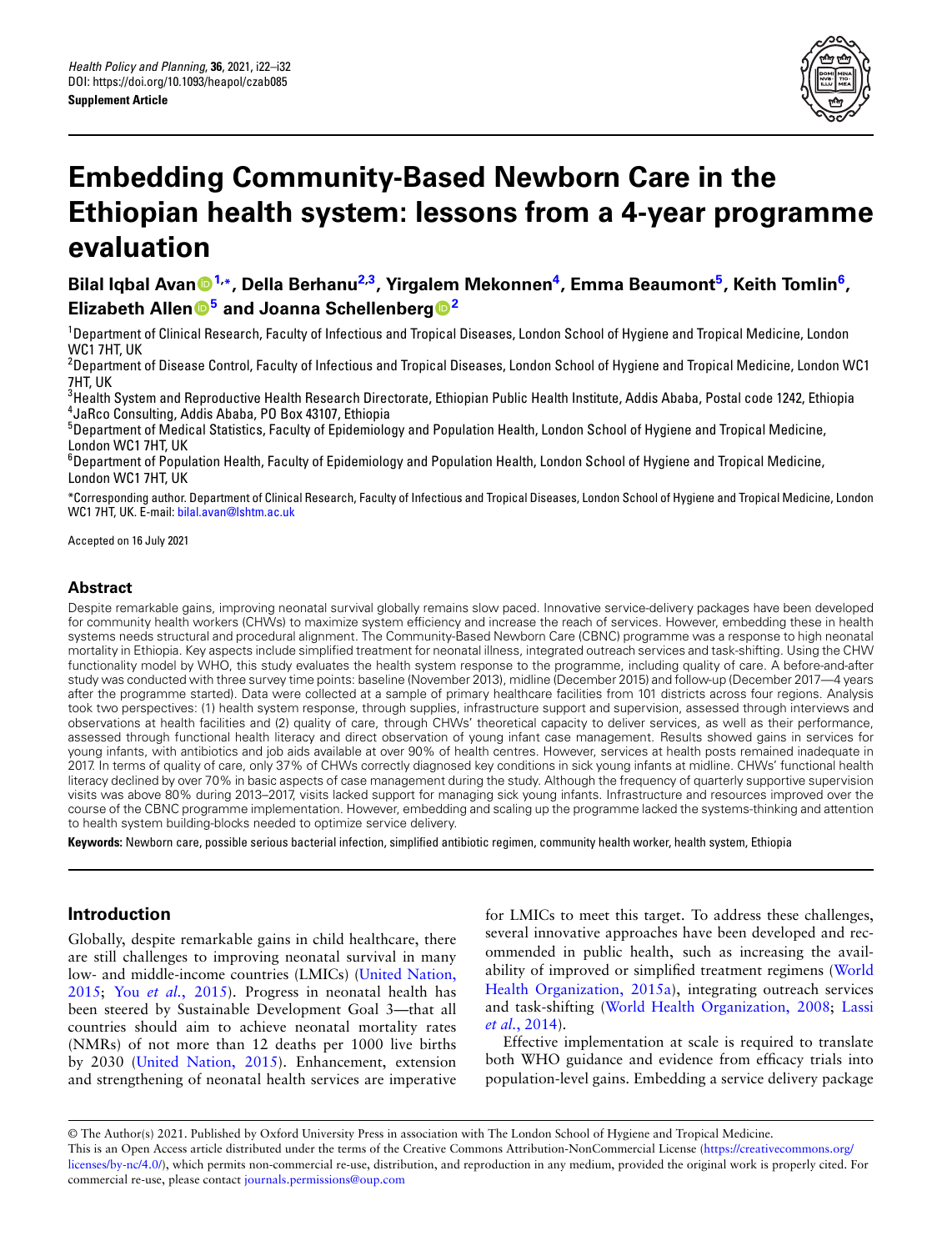#### **Key messages**

- *•* Innovations might address high neonatal mortality rates in lower- and middle-income countries: examples include the availability of improved or simplified treatment regimens, integrating outreach services and task-shifting.
- *•* Evidence on implementation, scaling-up and integration of these approaches into the health system would enable their translation into service-delivery packages but is limited.
- *•* A 4-year evaluation of the Community-Based Newborn Care programme in Ethiopia showed gains in services for young infants, with antibiotics and job aids available at primary healthcare facilities. However, community health workers had insufficient supportive supervision, inadequate functional health literacy and provided poor quality of care for key conditions in sick young infants.
- *•* Embedding a community-health-worker-delivered service delivery package within a health system is a complex process, owing to a multitude of structural and procedural alignments. Both ongoing evaluation and course correction are necessary.

to be delivered by community health workers (CHWs) is a complex process owing to the multitude of structural and procedural alignments within a health system. Not surprisingly, there are very few robust evaluations of these packages when integrated into a routine health service and implemented at scale within a health system.

Countries with high NMRs, such as Ethiopia (NMR 38 per 1000 live births), have taken this challenge [very seri](#page-9-0)[ously and have made it a pub](#page-9-0)li[c health priority \(Ethio](#page-10-5)pian Public Health Institute, 2019; Tekelab *et al.*, 2019). In response, Community-Based Newborn Care (CBNC) programmes emerged as one of the princi[pal strategies, with](#page-10-6) [variants tested in a nu](#page-9-1)[mber of countries](#page-10-7) (Khanal *et al.*[, 2011;](#page-10-8) [Awas](#page-10-8)thi *et al.*, 2020; Roy *et al.*, 2020; Wammanda *et al.*, 2020). In Ethiopia, the CBNC programme is a health system initiative to maximize services available in communities, engaging frontline health workers to improve newborn survival. In 2013, Ethiopia was the first country to formally launch this type of programme at scale as a part of the health system. The programme is implemented by strengthening the primary health care system, and all of the components are delivered by CHWs during home visits and static services at health posts. CBNC aims to increase access to essential care for newborns during the most vulnerable period. It comprises a service delivery package of nine components at the community level: early identification of pregnancy, focused antenatal care, promotion of institutional delivery, safe and clean delivery, immediate newborn care, management of newborn asphyxia, prevention and management of hypothermia, management of pre-term and low-birth-weight neonates and management of possible serious bacterial infections (PSBIs). The programme is based on rese[arch evidence from](#page-10-9) [low-resource](#page-9-2) [settin](#page-9-2)gs in Asia and Africa (Khatri *et al.*, 2016; Gogia *et al.*, 2011). It is important to highlight that these interventions were already embedded within the work of existing CHWs in Ethiopia, [through the Heal](#page-9-3)t[h Extension Worke](#page-10-10)r [\(HEW](#page-10-11)) programme (Banteyerga, 2011; Karim et al., 2013; 2015)—with the exception of the management of PSBIs, for which HEWs

were trained to administer both injectable antibiotics and oral amoxicillin for provisionally diagnosed cases of neo[natal sep](#page-9-4)[sis. The CBN](#page-9-4)C programme is described elsewhere (Berhanu *et al.*, 2021). In brief, it was directly implemented by the Ethiopian Federal Ministry of Health, with support from Save the Children, United Nations Children's Fund (UNICEF), John Snow Inc. (Last 10 Kilometres initiative) and Pathfinder (the Integrated Family Health Programme). The key activities of the CBNC implementation follow an integrated health system approach, focusing on three key areas: (1) at the initiation of the programme, offering structured training to the HEW cadre on providing neonatal sepsis case management, including injectable antibiotics, case referral to health centres, and regular follow-ups in the home setting (capacity building), (2) following this, ensuring the regular supply of antibiotics, vaccines, and other job essentials to support neonatal health services (system support) and (3) strengthening the referral system within primary care facilities and embedding monitoring and monthly supe[rvision visits by h](#page-9-5)ealth officers to HEWs (system linkages) (Diaz *et al.*, 2018). Typically, the HEW makes periodic visits to the family during the postnatal period to timely identify a sick newborn. Based on predefined syndromic case management criteria, the HEW immediately starts an injectable antibiotics regimen if the newborn has severe clinical signs. She convinces the family to visit the health centre (next level primary health care referral) for further advice and assessment. She regularly follows up with the family for a week to complete the antibiotics course. In addition, the HEW receives monthly supportive supervision visits from a health officer from the health centre. The purpose of these visits is to check facility records and stockouts and to review the HEW's knowledge and skills, to make quality neonatal sepsis management services available in the community.

From inception, the CBNC initiative in Ethiopia was supported between 2013 and 2018 by external research to evaluate ongoing implementation and provide evidence for course correction to support scaling-up. This work was grounded in a framework adapted from WHO's CHW functionality model, which focuses on assess[ing improvement in](#page-9-6) C[HW-base](#page-2-0)d programmes and services (Crigler *et al.*, 2013) (Figure 1). This framework allowed us to explore the CBNC programme from two perspectives: (1) health system response, in terms of tangible support of infrastructure, supplies and job aids and supportive supervision of linkages within primary health care systems and (2) quality of care, by assessing the theoretical capacity of HEWs to deliver CBNC services, and their actual performance in doing so. This paper aims to present the effect of CBNC on the health system, including human resource capacity, focusing in particular on the management of PSBIs.

## **Methodology**

The CBNC evaluation plan was co-designed by the authors' institutes to provide evidence to improve service [delivery](#page-9-7) [especially the m](#page-9-7)anagement of PSBIs by HEWs (Avan and Berhanu, 2013). Initially, the evaluation was designed with a comparative arm without CBNC. However, the Ministry of Health expedited CBNC implementation in the comparison arm, rendering the intended comparison invalid. Hence, the design was a before-and-after study.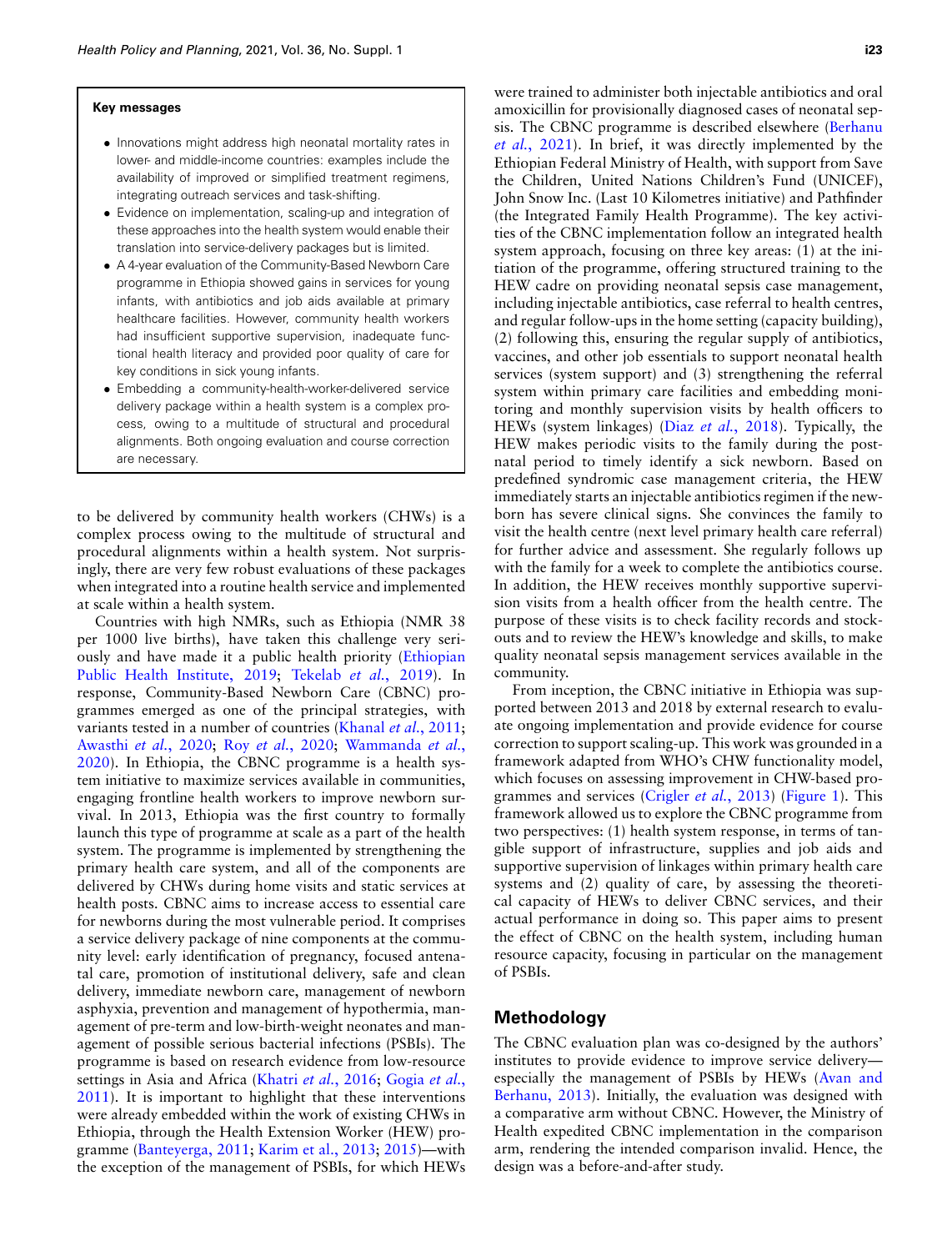<span id="page-2-0"></span>

**Figure 1.** Adapted from WHO's CHW programme functionality model.

There w[ere three](#page-2-1) assessment time-points in the CBNC evaluation (Figure 2):

- (a) Baseline survey (October–December 2013): conducted just before the initiation of the programme to identify health system gaps for the delivery of CBNC services.
- (b) Midline survey (October–December 2015): 20 months after the programme was implemented, the quality of care provided to young infants (0–59 days) was assessed.
- (c) Follow-up survey (November–December 2017): to determine changes in the health system 4 years after the start of CBNC implementation.

Key features of the three surveys (2013–2017) are as follows:

#### **(a) The baseline and follow-up surveys**

<span id="page-2-1"></span>The CBNC programme was rolled out to 12 zones across the four regions of Ethiopia in two phases: seven zones at the time of CBNC initiation (March 2014) and the remaining five zones in January 2015. In order to get a representative sample of districts from these 12 zones, we selected 101 out of the total of 210 districts by simple random sampling. In the Ethiopian health care system, primary health care units (PHCUs) comprise one health centre (sub-district level) and between three and five health posts (village level). On average two PHCUs per district were randomly selected through computerized number-generation, yielding a total of 209 PHCUs. Within each selected PHCU, in addition to the health centre, one health post was randomly selected. To be eligible for random selection, the health post had to be functional, i.e. have a physical structure for the provision of health services with at least one stationed HEW. The baseline and follow-up surveys were carried out in the same districts and PHCUs. For each survey, the health posts were randomly selected. The total numbers of primary care facilities and health workers in each survey are given in Table 1. A detailed description of the methodology and househ[old-level coverage of](#page-9-4) CBNC interventions is given elsewhere (Berhanu *et al.*, 2021).

Data were collected through direct observation of facilities and interviews with staff at PHCUs, i.e. health centres and health posts. At the health centre level, the most senior staff member within the relevant department was interviewed. The health centre data collection was primarily about available health services and infrastructure. Therefore, we interviewed the most senior staff member available to gain an overview and understanding of all aspects of the facility. At the health post, the more senior HEWs were interviewed. HEWs routinely work as a team: a more senior HEW usually takes the lead in the management of sick new-borns, while a more junior HEW has a more supportive role. The more senior HEW was preferred for the assessment, as her skills and practices provided a better reflection of the quality of services available at the health post level.

#### **(b) The midline (quality of care) survey**

The midline survey focused on assessing the quality of CBNC services provided to sick young infants by HEWs. The methodology of the midline survey was distinct from that of the baseline and follow-up surveys. There were two types of



**Figure 2.** CBNC timelines: CBNC implementation (below the line) and evaluation (above the line).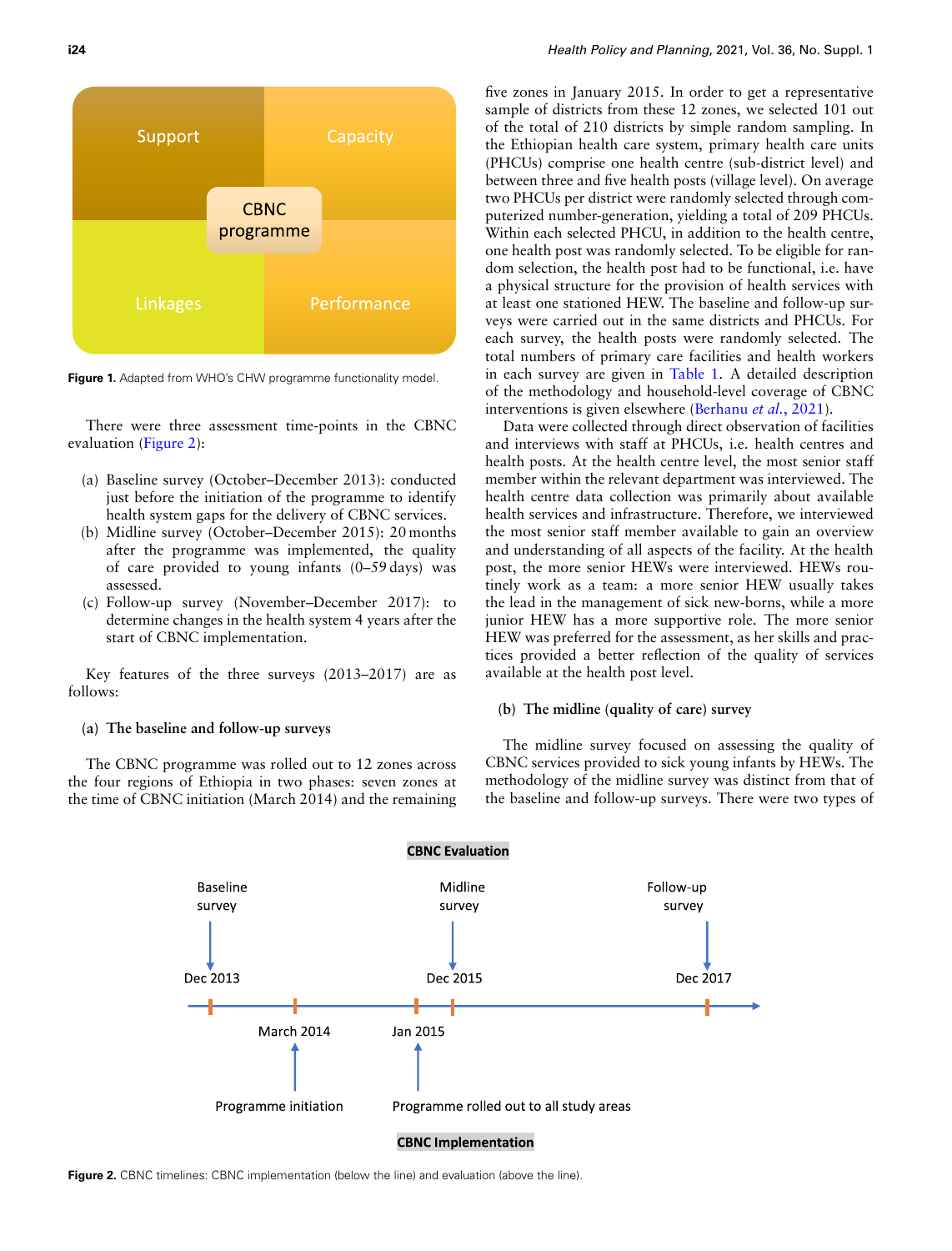|  |  |  | Table 1. Sample sizes for the CBNC evaluation baseline, quality of care and follow-up surveys |  |  |  |  |  |  |
|--|--|--|-----------------------------------------------------------------------------------------------|--|--|--|--|--|--|
|--|--|--|-----------------------------------------------------------------------------------------------|--|--|--|--|--|--|

|                                                                     | <b>Baseline survey 2013</b> |                  |          | Midline survey 2015 |          | Follow-up survey 2017 |
|---------------------------------------------------------------------|-----------------------------|------------------|----------|---------------------|----------|-----------------------|
|                                                                     | Expected                    | Achieved         | Expected | Achieved            | Expected | Achieved              |
| Regions                                                             | 4                           | 4                | 4        | 4                   | 4        | 4                     |
| Zones                                                               | 12                          | 12               | 12       | 12                  | 12       | 12                    |
| <b>Districts</b>                                                    | 101                         | 101              | 30       | 30                  | 101      | 101                   |
| Health centres                                                      | 209                         | 206 <sup>a</sup> | 120      | 117 <sup>a</sup>    | 206      | 206                   |
| Health posts                                                        | 209                         | 206 <sup>a</sup> | 240      | 240                 | 206      | 201 <sup>a</sup>      |
| <b>HEWs</b>                                                         | 209                         | 206 <sup>a</sup> | 240      | 240                 | 412      | 335                   |
| Observation of sick young infant consultation<br>and re-examination | N/A                         | N/A              | 720      | 893                 | N/A      | NA                    |

<span id="page-3-0"></span><sup>a</sup>Missing due to non-accessibility of the health facilities because of poor weather or road infrastructure.

participant in the study: from the health system, a senior HEW who had been CBNC-trained and active at the health post for the previous 3 months, and a senior member of health centre staff; and from the community, infants under 2 months, considered sick by their caregiver and being seen for the first time by the HEW at the health post for their current illness episode. Infants (0–2 months) either presented spontaneously by the caregiver at the health post on the day of the survey or were actively identified by community volunteers for consultation on the day of the survey.

A target of at least three eligible infants selected from each health post was expected to be both feasible and to give adequate power to detect differences of at least a 15 percentage point change in the correct classification of young infant health status between intervention and comparison areas. (Note that the changed study design due to roll-out to comparison areas meant that the comparison of areas was no longer relev[ant. Details of sample-size](#page-9-8) estimations are given elsewhere) (Berhanu and Avan, 2017). From the sampling frame of 101 districts included in the baseline survey, a subsample of 30 were randomly selected, with the number in each zone selected with probability proportionate to the zonal population. From these 30 districts, a sample of 120 PHCUs were selected, with the number of PHCUs within a district selected with probability proportionate to population size. From the 120 PHCUs, at least two functional health posts (clusters) per health centre were randomly selected. (For a summary of the sample size, see Table 1.)

#### Survey tools and data collection

The baseline and follow-up surveys employed the same research instruments. These were adapted from Demographic and Health Survey, Service Availability and Readiness Assessment and Int[egrated Management of Childhood Ill](#page-10-12)n[ess survey](#page-9-9) [instruments \(W](#page-9-9)[orld Health Organization, 2015b;](#page-10-13) The DHS Program, 2012; World Health Organization, 2014). For the health facility component of the survey, the head of the health centre and the HEW were asked about staff status, supportive supervision and services that had been consistently available in the last 3 months. Direct observations were made to verify physical infrastructure, equipment, job aids and medicines at the time of the study. The HEW survey component included background, training received, knowledge of CBNC, services provided and supervision received in the 3 months preceding the survey.

For the midline survey, additional research instruments followed Ethiopian Health Ministry guidelines for CBNC and

for the Integrated Community Case Management (iCCM) of childhood illnesses. We developed new methods for the assessment of young infant health: (1) clinical vignettes for HEWs, specifically addressing CBNC programme-related illnesses including PSBIs and (2) young infant quality-of-care observation and re-examination. Three data-collection stations were established. *Enrolment station* (health post-entrance): the station where sick young infants were enrolled if they fulfilled the enrolment criteria. *Consultations-observation station* (main room): the station where HEWs managed the sick young infants. An observer silently observed the consultation and used the observation form to record the HEW's assessment, classification, treatment and caregiver-counselling. At the end of the consultation, if any information was unclear the observer asked the HEW. *Re-examination station* (storage or Antenatal care (ANC) room): the station where the reexaminer, a health officer (a cadre providing clinical care at health centre level), assessed the young infant using the re-examination form, following the Ethiopian CBNC/iCCM chart booklet. The re-examination was used in the analysis to derive gold-standard classifications and treatment with which to compare the HEW's assessment. All data were collected electronically on personal digital assistants (PDAs), except for the examination of the infant which was recorded on paper.

The development of the study protocol and instruments was the result of extensive formative research and iterative field testing to ensure that the tools were comprehensive and accurate an[d that operational details](#page-9-7) of data collection were attainable (Avan and Berhanu, 2013). The finalized instruments were translated into local languages: Amharic, Oromifa and Tigrinia. Back-translation into English was carried out to ensure accuracy of the translation.

For the baseline and follow-up surveys, data collectors were selected based on their level of education, previous experiences in their role and ability to speak the required language. Training over 1 week was provided covering both theory and field practice. Twenty data-collection teams each consisted of one supervisor and four data collectors. Detailed field manuals were supplied to each data collector. Baseline data collection was paper based, while the follow-up survey was PDA based. For the midline survey, 12 datacollection teams each comprised four members: a supervisor, a community mobilizer (who encouraged mothers with sick young infants to visit the health post), an observer (who observed the infant's consultation with an HEW) and a reexaminer (who assessed and classified the infant after they had been seen by an HEW). Observers and re-examiners were government-employed health officers trained in CBNC.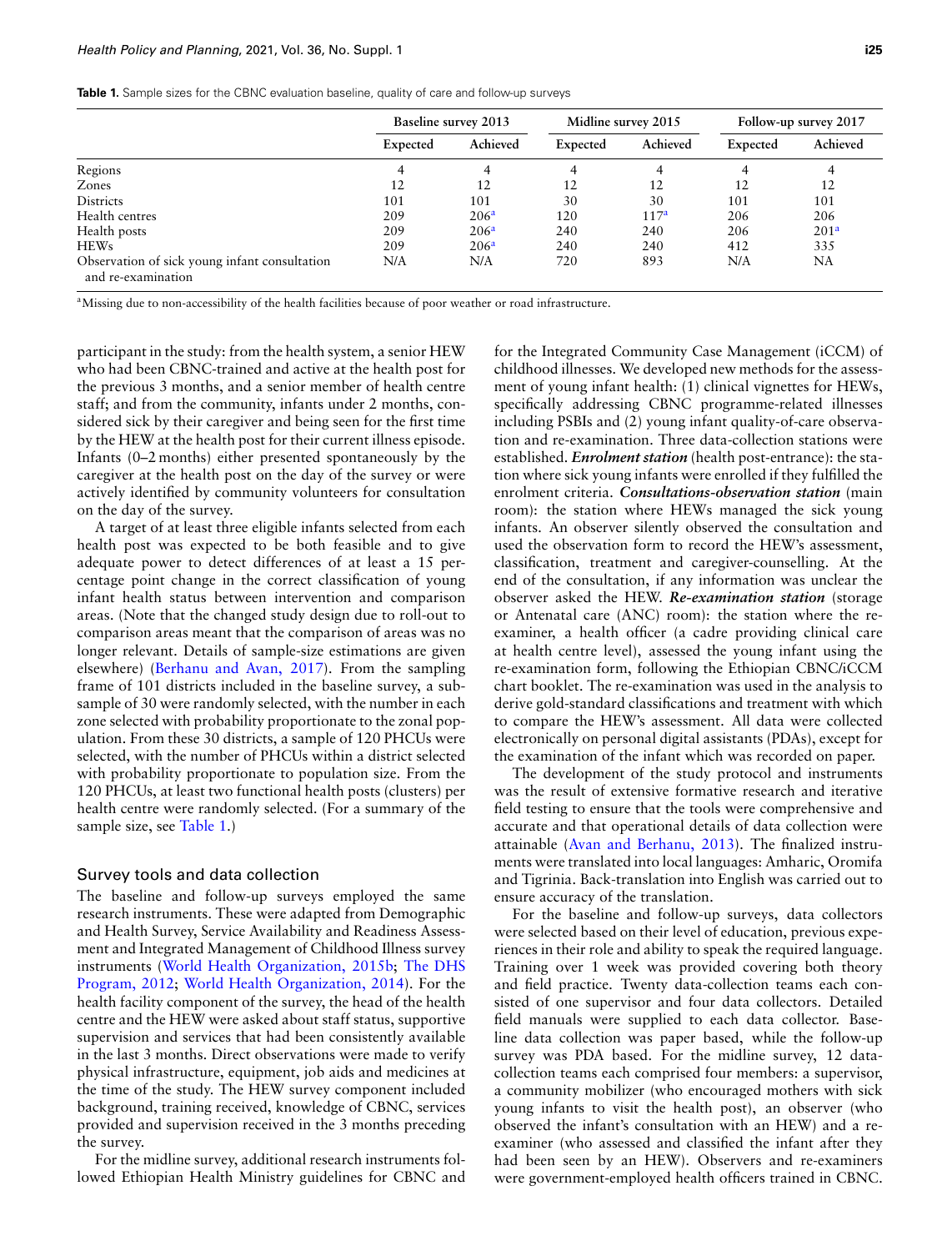The field team followed standard training procedures over 8 days. This included observers and re-examiners having additional training on CBNC guidelines in relation to the assessment, classification and management of sick young infants. The health officer offered counselling to the mother of every assessed child, as well as clinical management. Every infant identified by the HEW as needing emergency treatment was seen immediately by the health officer, who provided necessary advice and management without any time delay caused by travel to the health centre. Parents of any infant needing emergency treatment were also encouraged to take their child to the health centre. At the close of each day, the health officer also provided HEWs with feedback on their performance. Standard quality assurance procedures were employed for all CBNC surveys in terms of field supervision and data management.

## Data analysis

The analysis presented here is based on two dimensions of the CBNC programme:

- (a) Health system response, which includes system support: changes in infrastructure, supplies and availability of job aids from baseline survey (2013) to follow-up survey (2017), and system linkages: changes in supportive supervision for HEWs from baseline survey (2013) to follow-up survey (2017).
- (b) Quality of care delivered by HEWs, which includes the theoretical capacity of HEWs to deliver CBNC services as reflected by their functional health literacy and their actual performance in correctly managing the illness of young children. In our study context, functional health literacy is 'the degree to which individuals have the capacity to obtain, process and understand basic health information and services needed to make appropriate health decisions'. This can be estimated using an index, [categorized into ina](#page-10-14)dequate, marginal and adequate (Nafradi *et al.*, 2019). We studied two dimensions of functional health literacy: knowledge and competence. Data on the knowledge dimension were collected through a questionnaire, and data on the competence dimension, including problem solving ability, were collected through clinical vignettes. For each of the two dimensions, functional health literacy indices (range 0–100%) were created by the summation and percentage conversion of four theme-specific items (PSBIs case management, PSBIs case follow-up, diarrheal case management and general wellbeing advice). Furthermore, each index was divided into three categories of health literacy: inadequate (0[–59%\), marginal \(60](#page-10-14)–74%) and adequate (75–100%) (Nafradi *et al.*, 2019). To assess the performance of HEWs, we used the observations of case management of sick young infants at least 1 year after CBNC implementation (midline survey, 2015). For HEW diagnoses of key young-infant illness (PSBIs, local infection, dehydration and jaundice), sensitivity and specificity with their 95% confidence intervals (CIs) were calculated (for further details on the components, scoring and interpretation of the functional health literacy of health workers, see Supplementary Appendix 1). Analysis involved descriptive statistics:

means and standard deviations for continuous variables and percentages for categorical variables. Chi-squared and two-sample *t*-test were used to assess change, with 5% as a cut-off to define statistical significance, between baseline and follow-up. The analysis accounted for clustering at the health post level, as multiple infants were assessed by the same HEW. Analysis was carried out using SPSS 27 (IBM Corp, USA).

This study was approved by the authors' institutes. All respondents provided informed, voluntary consent and referral arrangements were in place in the event of an infant being diagnosed as very sick.

## **Results**

Overall, response levels and completeness were almost 100% across all three surveys (Table 1), except that in the 2017 survey, when we planned to interview a second HEW at each selected health post, some were unavailable due to outreach activities, and only 81% of the targeted HEWs were interviewed. We assessed and provided feedback to all infants who presented at the health post on the day of the data collection. We therefore achieved a sample size of 893 infants as compared with our sample size estimate of 720. The [results se](#page-2-0)ction follows the order of the theoretical framework (Figure 1). The section 'health system response to CBNC programme needs' presents the changes in system support and functional linkages between health centres and health posts from 2013 to 2017 (baseline and follow-up surveys). The section 'quality of care delivered by HEWs' presents results from all three surveys: (1) the functional health literacy of HEWs—(a) changes in CBNC knowledge from 2013 to 2017 and (b) the status of clinical problem-solving ability using the clinical vignettes assessed in 2015. And (2) the performance of HEWs assessed through direct observation of neonate case management during 2015 (midline survey).

# Section: health system response to CBNC programme needs

#### **Health system support**

Changes in system support for CBNC services from baseline (2013) to follow-up surveys (2017) are presented in Table 2. We found evidence of improved availability of medical supplies and job aids.

*Medicine and vaccines for neonatal health services.* The availability at health centres of drugs essential for CBNC services was better in 2017 than in 2013. A high proportion of health centres had stocks of injectable gentamicin 80 mg/2 ml (94%) and oral amoxicillin (100%) in the 2017 survey. Although a statistically significant improvement in drugs was observed at health posts since 2013, availability in 2017 was still unsatisfactory. Injectable gentamicin was available in around three out of ten health posts and oral amoxicillin in eight out of ten health posts. Overall, over 90% of health centres in the 2017 survey had Bacillus Calmette– Guérin (BCG) and polio vaccines required for within six weeks of birth; however, less than a quarter of health posts had a stock of these vaccines.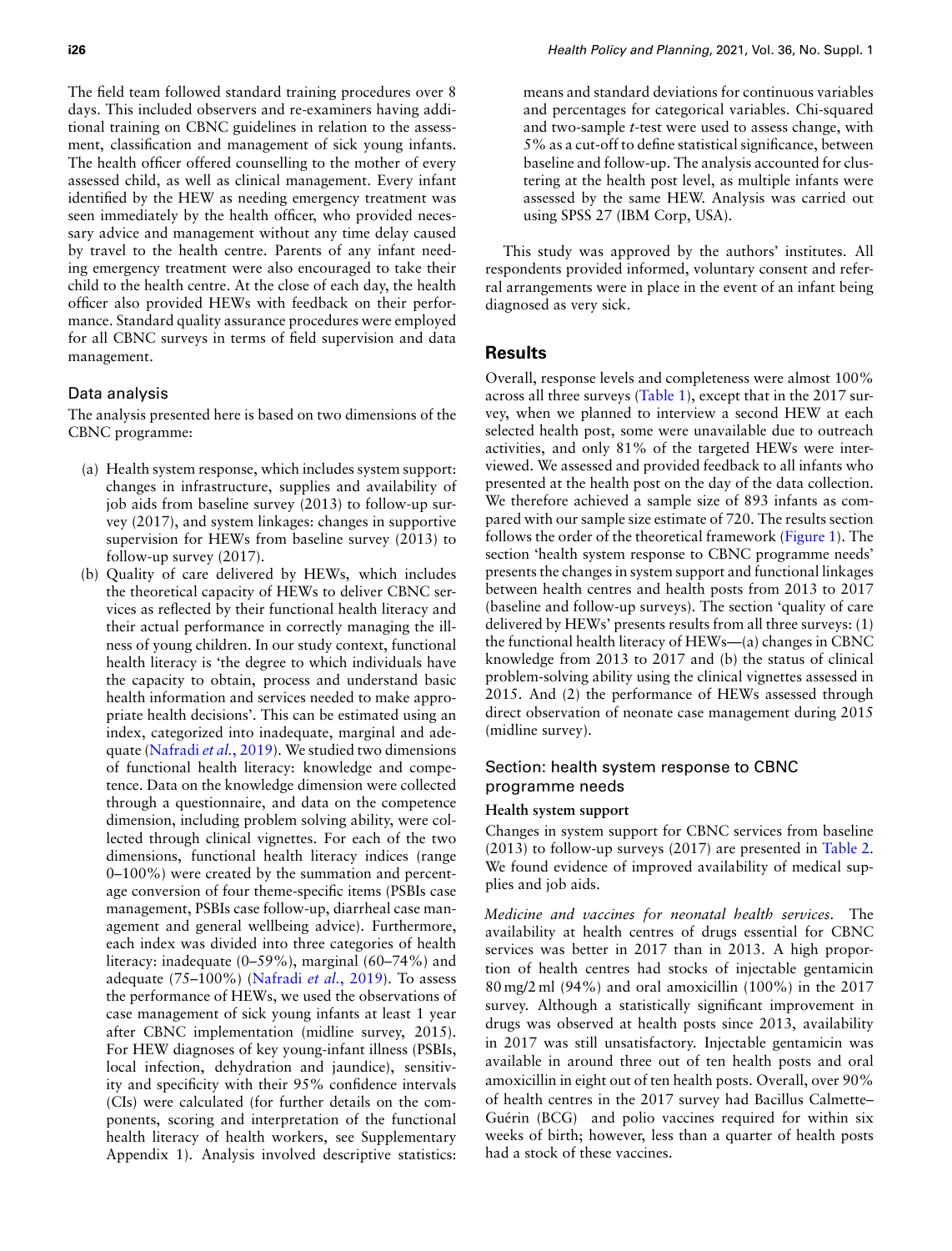| <b>Table 2.</b> Changes in infrastructure, supplies and job aids availability from baseline (2013) to follow-up survey (2017) |  |  |  |  |
|-------------------------------------------------------------------------------------------------------------------------------|--|--|--|--|
|-------------------------------------------------------------------------------------------------------------------------------|--|--|--|--|

|                                              |                             | Health centre         |         |                             | Health post           |         |
|----------------------------------------------|-----------------------------|-----------------------|---------|-----------------------------|-----------------------|---------|
|                                              | <b>Baseline</b><br>(N: 206) | Follow-up<br>(n: 206) |         | <b>Baseline</b><br>(n: 205) | Follow-up<br>(n: 201) |         |
|                                              | % (n)                       | $\%$ $(n)$            | P-value | % (n)                       | $\%$ $(n)$            | P-value |
| Drugs and vaccines                           |                             |                       |         |                             |                       |         |
| TTC eye ointment                             | 85 (176)                    | 82 (168)              | 0.155   | 38 (77)                     | 39 (78)               | 0.767   |
| Chlorhexidine                                | 23(48)                      | 62(127)               | < 0.001 | 4(8)                        | 15(30)                | < 0.001 |
| Injection gentamicin                         | 64 (131)                    | 94 (193)              | < 0.001 | 4(8)                        | 35 (70)               | < 0.001 |
| Oral amoxicillin                             | 99 (203)                    | 100(206)              | 0.248   | 26(53)                      | 79 (158)              | < 0.001 |
| <b>BCG</b>                                   | 86 (178)                    | 94 (193)              | 0.036   | 24(50)                      | 24(48)                | 0.926   |
| Polio                                        | 86 (177)                    | 96 (197)              | 0.002   | 26(54)                      | 23(47)                | 0.509   |
| Equipment                                    |                             |                       |         |                             |                       |         |
| Ambu bag (full size 0 and 1)/face mask       | 85 (175)                    | 96 (197)              | < 0.001 | 15(31)                      | 17(34)                | 0.609   |
| Clinical thermometer-digital                 | 76 (157)                    | 80 (165)              | 0.81    | 68 (139)                    | 79 (159)              | 0.008   |
| Infant scale                                 | 95 (195)                    | 97(200)               | 0.303   | 64 (132)                    | 69 (138)              | 0.328   |
| Syringe with needles                         | 97 (200)                    | 100 (206)             | 0.060   |                             |                       |         |
| Job aids                                     |                             |                       |         |                             |                       |         |
| a) For diagnosis                             |                             |                       |         |                             |                       |         |
| Chart booklet (ICCM)                         | 83 (171)                    | 91 (188)              | 0.022   | 66 (134)                    | 83 (166)              | < 0.001 |
| IMNCI registration book for 0-under 2 months | 80 (165)                    | 97(200)               | < 0.001 | 89 (182)                    | 97 (195)              | 0.002   |
| b) For reporting                             |                             |                       |         |                             |                       |         |
| Family health cards                          | 81 (167)                    | 89 (183)              | 0.036   | 69 (141)                    | 80 (161)              | 0.011   |
| Vaccination cards                            | 87 (177)                    | 85 (174)              | 0.51    | 79 (162)                    | 85 (171)              | 0.136   |
| Stock card/bin card                          | 82 (166)                    | 93 (192)              | 0.01    | 43 (87)                     | 76 (152)              | < 0.001 |
| HMIS forms (monthly and quarterly reporting) | 90 (184)                    | 97 (199)              | 0.009   | 67 (137)                    | 83 (167)              | < 0.001 |
| Request and re-supply form                   | 75 (153)                    | 87 (179)              | 0.007   | 33 (68)                     | 56 (113)              | < 0.001 |
| Supervision checklist                        | 78 (158)                    | 91 (187)              | < 0.001 | 29(59)                      | 41 (83)               | 0.009   |
| Family folder                                |                             |                       |         | 78 (160)                    | 89 (179)              | 0.004   |
| General infrastructure                       |                             |                       |         |                             |                       |         |
| Water                                        | 78 (158)                    | 72 (149)              | 0.269   | 70 (143)                    | 57(114)               | 0.005   |
| Electricity                                  | 55 (111)                    | 67 (137)              | 0.010   | 21(41)                      | 19(39)                | 0.783   |
| Functional sterilizer                        | 73 (150)                    | 72 (148)              | 0.844   | 20(42)                      | 12(25)                | 0.031   |
| Functional fridge                            | 93 (192)                    | 86 (178)              | 0.023   | 20(42)                      | 15(31)                | 0.192   |
| Patient toilet                               | 93 (187)                    | 96 (201)              | 0.243   | 81 (166)                    | 81 (163)              | 0.896   |

*Equipment for neonatal health services.* Availability of clinical equipment needed for newborn and young infant care was consistently better over time at the health centre than at the health post level. Achievement was less coherent at health posts: two-thirds had infant-weighing scales in 2017 and only 80% had a thermometer, an essential tool for detecting signs of PSBIs.

*Job aids for neonatal health services.* Availability of paperbased job aids for clinical guidance and record-keeping increased over the study period in both health centres and health posts. However, there was still room for improvement, e.g. chart booklets (a reference guide for assessing, classifying and treating young infants) were still not available in 2017 in around one-fifth of health posts.

*PHCU infrastructure.* The infrastructure of health facilities was little improved; in some cases, it had deteriorated e.g. a relative 22% reduction in health posts with a regular water supply and a relative reduction of 8% in functional refrigerators at health centres.

## **Health system linkages**

*Supportive supervision.* Table 3 shows changes in the frequency and content of supportive supervision of CBNC service delivery at the health post level in the last 3 months, from the perspective of both health centre and health post staff. No

statistically significant change was observed in terms of the reported frequency of supportive supervision visits over time. 86% of HEWs reported receiving supportive supervision from the health centre level in the 3 months preceding the follow-up survey, while health-centre staff reporting supervision visits to health posts in the same period was higher (94%). Additionally (data not shown in the table), it is important to highlight that 80% of HEWs reported that they had received written feedback during their supervisory visit in the last 3 months. Survey field staff were able to verify 70% of these feedback forms.

With respect to the quality of supervisory visits, two distinct patterns can be observed in Table 3:

- (a) antenatal and childbirth components of CBNC were the most frequently discussed topics, with marginal improvement over the years;
- (b) postnatal components were consistently less-discussed topics, with marginal improvement over the years. Immediate newborn care was the least discussed aspect in supportive supervisory visits (27%) at health post level. Despite a relative increase of 44% from 2013 to 2017, the management of newborn and infant conditions, including diagnosis of very serious disease, was discussed with only half of all HEWs in 2017.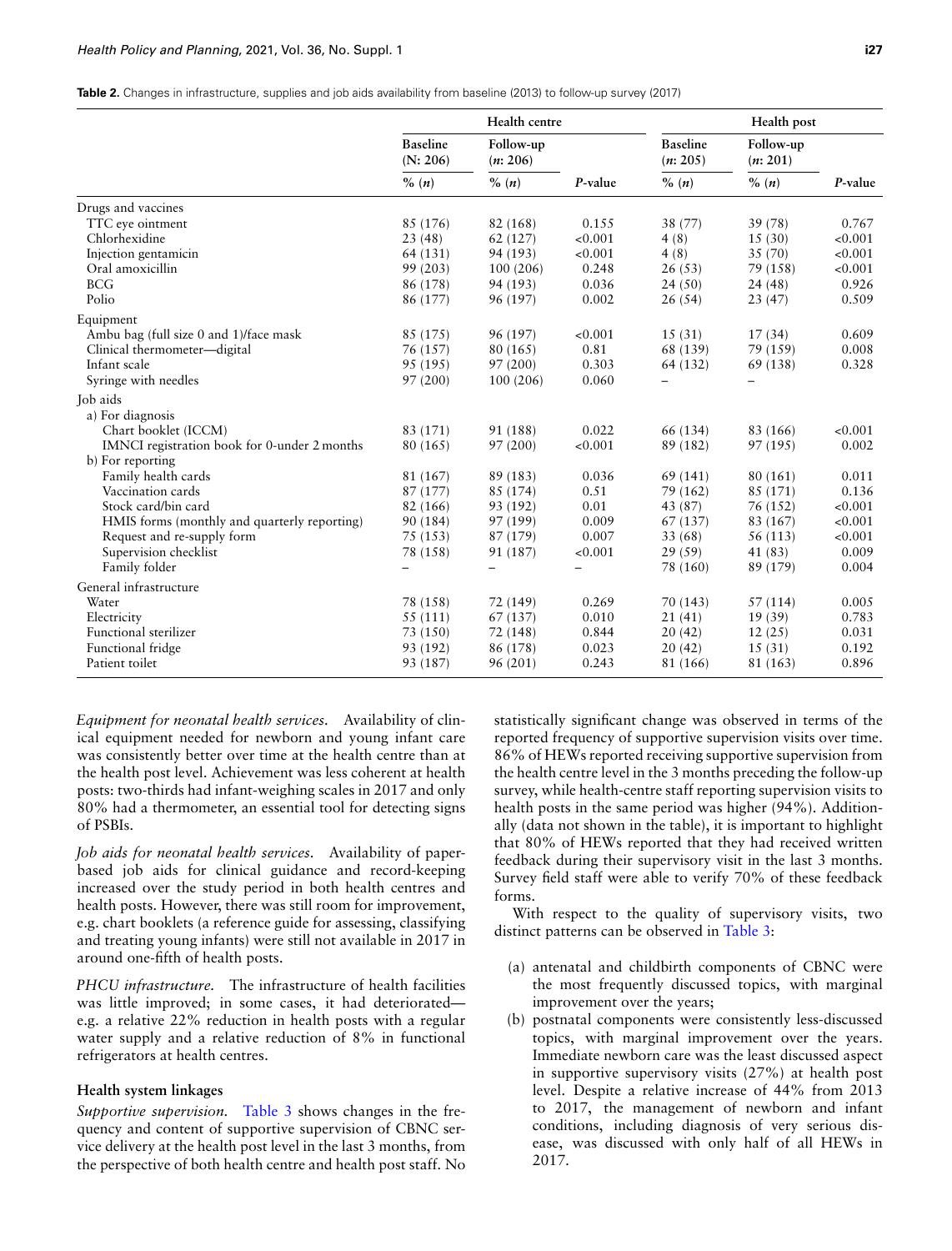|  |  |  |  | <b>Table 3.</b> Changes in supportive Supervision for Health Posts/ HEWs from baseline (2013) to follow-up survey (2017) |  |  |  |  |  |  |  |  |  |  |
|--|--|--|--|--------------------------------------------------------------------------------------------------------------------------|--|--|--|--|--|--|--|--|--|--|
|--|--|--|--|--------------------------------------------------------------------------------------------------------------------------|--|--|--|--|--|--|--|--|--|--|

|                                                                                     | Health centre<br>Health post |                       |         |                             |                       |         |
|-------------------------------------------------------------------------------------|------------------------------|-----------------------|---------|-----------------------------|-----------------------|---------|
|                                                                                     | <b>Baseline</b><br>(n: 206)  | Follow-up<br>(n: 206) |         | <b>Baseline</b><br>(n: 205) | Follow-up<br>(n: 201) |         |
|                                                                                     | $\frac{\%}{n}$               | $\frac{\%}{n}$        | P-value | $\frac{\%}{n}$              | $\frac{\%}{n}$        | P-value |
| Supervision                                                                         |                              |                       |         |                             |                       |         |
| Supportive supervisory visit of health post in last<br>3 months                     | 94 (193)                     | 94 (194)              | 0.900   | 82 (168)                    | 86 (173)              | 0.210   |
| Among: Yes If a visit in the past 3 months occurred, did<br>discussion include:     |                              |                       |         |                             |                       |         |
| Reporting of early identification of pregnancy                                      | 100(193)                     | 100(193)              | 1.00    | 84 (141)                    | 91 (157)              | 0.101   |
| Provision of focused ANC                                                            | 99 (191)                     | 98 (190)              | 0.449   | 85 (142)                    | 92 (159)              | 0.063   |
| Promotion of institutional delivery                                                 | 100(193)                     | 98 (189)              | 0.122   | 88 (148)                    | 92 (159)              | 0.387   |
| Safe and clean delivery                                                             | 93 (179)                     | 93 (180)              | 0.850   | 77 (130)                    | 73 (127)              | 0.247   |
| Immediate newborn care including cord care<br>(chlorohexidine)                      | 47 (90)                      | 59 (114)              | 0.013   | 30(50)                      | 32(55)                | 0.739   |
| Recognition of asphyxia, initial stimulation and<br>resuscitation of newborn babies | 72 (138)                     | 72 (139)              | 0.848   | 35 (58)                     | 39 (67)               | 0.470   |
| Prevention and management of hypothermia                                            | 77 (148)                     | 69 (133)              | 0.106   | 40 (67)                     | 41 (71)               | 0.899   |
| Management of pre-term and/or low birth weight<br>neonates                          | 70 (136)                     | 77 (148)              | 0.146   | 35 (58)                     | 43 (75)               | 0.123   |
| Management of very serious disease in newborns                                      | 83 (161)                     | 84 (162)              | 0.805   | 41 (69)                     | 57 (98)               | 0.005   |

## Section: quality of care delivered by HEWs

#### **Theoretical capacity of HEWs for delivery of CBNC services**

Two dimensions of functional health literacy were assessed: first, a knowledge dimension, from interviewing HEWs to assess their basic understanding of the core components of CBNC services, and second, a competence dimension, reflecting HEWs' potential to apply health service and clinical knowledge to make appropriate health decisions in response to clinical vignettes representing various scenarios of health co[nditions o](#page-6-0)f a young infant.

Figure 3 illustrates the knowledge dimension of functional health literacy, measured by HEWs' knowledge of delivering CBNC services, assessed at baseline and follow-up surveys. CBNC service components are organized across four key thematic areas along the continuum of care: focused ANC, danger signs in pregnancy, post-partum care and Postnatal care (PNC). For each of these four themes, less than 10% of HEWs had adequate health literacy. The knowledge dimension of functional health literacy deteriorated from 2013 to 2017, with relative reductions of over 70%. The worst category was PNC (i.e. relative reduction over time of 77% of adequate literacy for maternal PNC, and 80% for newborn PNC). Disturbingly, this was a primary component of the C[BNC serv](#page-7-0)ice.

Figure 4 shows the distribution of the competence dimension of functional health literacy, measured by HEWs' competence in the management of four specific health conditions of the young infant, based on clinical vignette assessment at the midline survey 2015: diarrhoea case management, general wellbeing and breastfeeding advice, and management and follow-up of PSBIs. For the competence dimension, adequate functional health literacy levels ranged from 11 to 28%. This means that less than one in four HEWs had problem-solving capacity to adequately manage at least one of these conditions with a reduced likelihood of making a major error of clinical judgment. 55% had an inadequate level of the competence dimension of functional health literacy for PSBIs, meaning more than half of HEWs were very likely to make a major

<span id="page-6-0"></span>



**Figure 3.** Functional Health Literacy of HEW with 95% CIs: change in unprompted CBNC knowledge assessed at baseline-2013 and follow-up-2017 surveys)

clinical error while dealing with PSBIs in a young infant. Overall, the vignettes suggested that HEWs lacked the skills to recognize symptoms and correctly diagnose a sick young infant. However, once alerted to the symptoms, they could classify and deliver appropriate treatment accurately.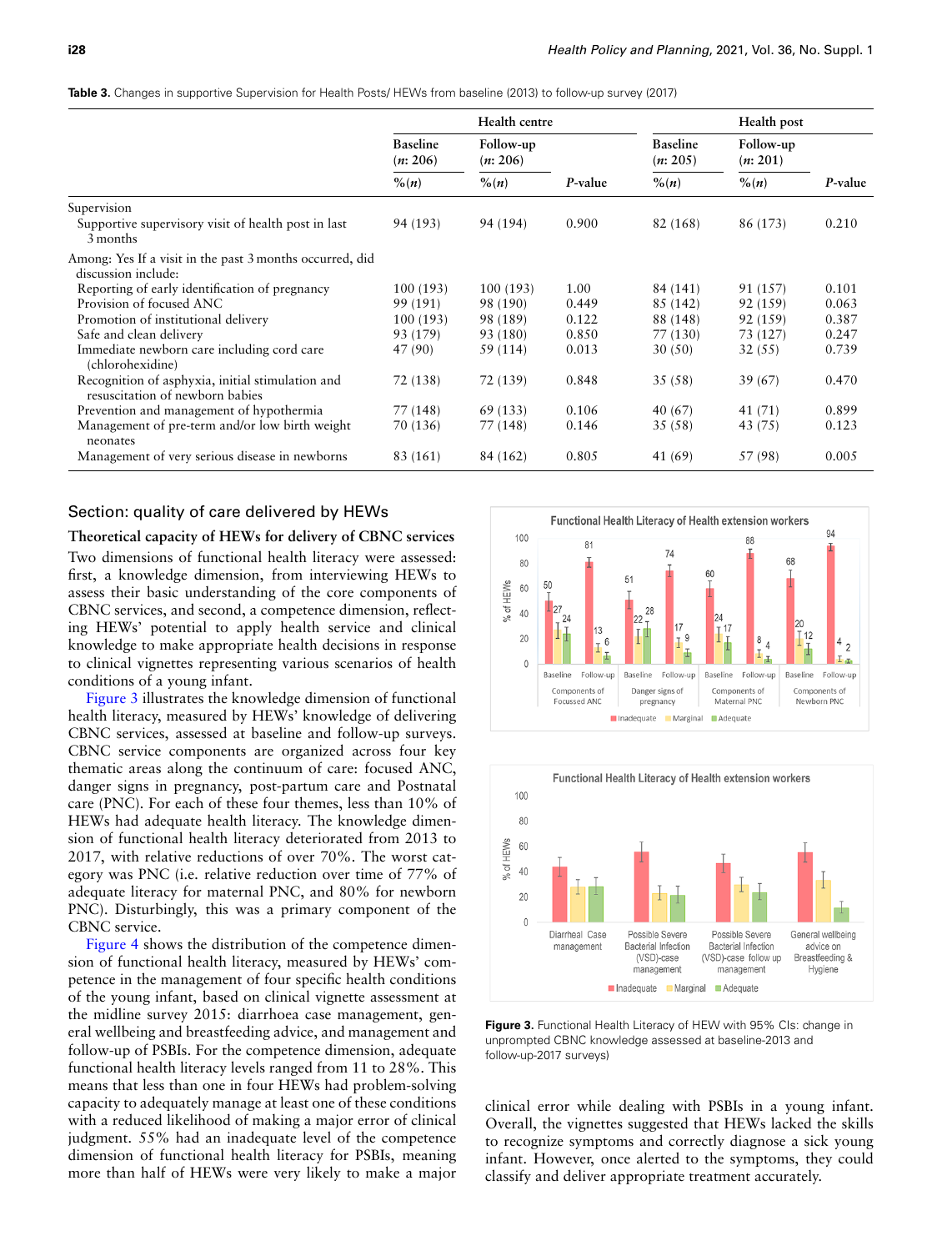<span id="page-7-0"></span>



**Figure 4.** Functional Health Literacy of HEW with 95% CIs: clinical vignette assessment based on competence in CBNC-related clinical scenarios at the midline survey-2015

#### **Performance of HEWs**

*Case classification.* In this section, we present observation of HEWs' consultations with, and independent re-examination of, sick young infants. Based on clinical diagnoses made by health officers upon re-examination, local bacterial infection was the most common illness (24%), followed by PSBI s in 15% of young infants.

Young-infant-illness clinical classifications, comparing diagnoses made by health officers with those made by HEWs, are shown in Table 4. Overall, compared with diagnoses made by health officers, HEWs case management showed good specificity: over 90% infants without disease were correctly identified by HEWs, except for local bacterial infection where 19% of young infants were incorrectly diagnosed as having this condition. Despite having good specificity, HEWs' skills in correctly identifying sick infants as having a disease (sensitivity) were poor. HEWs missed 70% of PSBIs diagnosed by health officers. HEWs had relatively better sensitivity for local bacterial infections (55%).

## **Discussion**

The findings of the 4-year evaluation of CBNC implementation show important gains in tangible aspects of service provision for young infants, including the widespread availability of relevant antibiotics and job aids. However, human resource capacity remained very low, in terms of the quality of management of health-related conditions, particularly PSBIs. Certain aspects of health workers' functional health literacy deteriorated over the period since inception of the CBNC programme. Supportive supervision forms a critical link between tangible elements and quality of delivery of health services. The frequency of 3-monthly supportive supervision was consistently high during the evaluation period. However, while there was strong emphasis on supervision of antenatal and facility-based delivery, there was relative neglect of the postnatal period—especially supervision elements to support the management of sick young infants.

We employed WHO's functionality model as a health systems-thinking approach for assessing adaptive changes that were necessary for CBNC. Task-shifting is a key strategy of CBNC, with HEWs directly delivering service based on newly acquired skills of identification and management of newborn illness. According to the model, effective service delivery by HEWs is dependent on regular supportive supervision; access to adequate resources, supplies and medicines; capacity-building and performance-benchmarking. Contrary to the initial service-development plan, scaling-up of CBNC implementati[on in Ethiopia was expedite](#page-9-10)d immediately after its inception (Berhanu and Avan, 2019). Efforts were concentrated primarily on the availability of medicines and job aids and on the initial training of health workers in CBNC protocols. Two major assumptions were made. First, HEWs would be capable of delivering new health services to young infants after their initial training, which was introduced without adequately assessing gaps in abilities. There was no plan for structured follow-up training, and no criteria were established to affirm competence to manage PSBIs in young infants. The second assumption was that maternal and child health supervisors at the district and PHCU level would support health workers across all aspects of antenatal, delivery and postnatal care, including PSBIs in young infants. In reality, robust national and political drives to enhance the coverage of facility-based delivery took pr[iority over other](#page-10-15) [aspec](#page-10-15)t[s of maternal an](#page-10-16)d newborn health (Marchant *et al.*, 2019; Hill *et al.*, 2019). Furthermore, PSBIs are a relatively uncommon event, with seasonal variations. Within the CBNC programme, there was no mechanism to update the discourse between supervisors and health workers, even during periods with few PSBI cases.

Global health targets like the Millennium Development Goals and Sustainable Development Goals have pushed the [agendas of Health for A](#page-9-11)[ll and Universal Hea](#page-10-17)lth Coverage (Amouzou *et al.*, 2020; Oleribe *et al.*, 2015). Scaling up expanded packages of health services has been central to [achieving health for all and un](#page-10-18)iversal health coverage goals (Mangham and Hanson, 2010). However, the effectiveness of such scaling-up is multidimensional, and coverage gains within the components of the health services package over time are just one dimension. Equally important are other considerations such as effective coverage, including quality of care, and st[rengthening health s](#page-10-19)y[stems to enable the suitability](#page-10-20) [of ser](#page-10-20)vices (World Bank, 2007; World Health Organization, 2007). To the best of our knowledge, ours is the first study to use functional health literacy to assess the knowledge and competence of health workers. We found the approach useful for assessing and comparing aspects of the health workforce's potential to deliver specific health services. We would recommend its further use in health system and programme evaluations.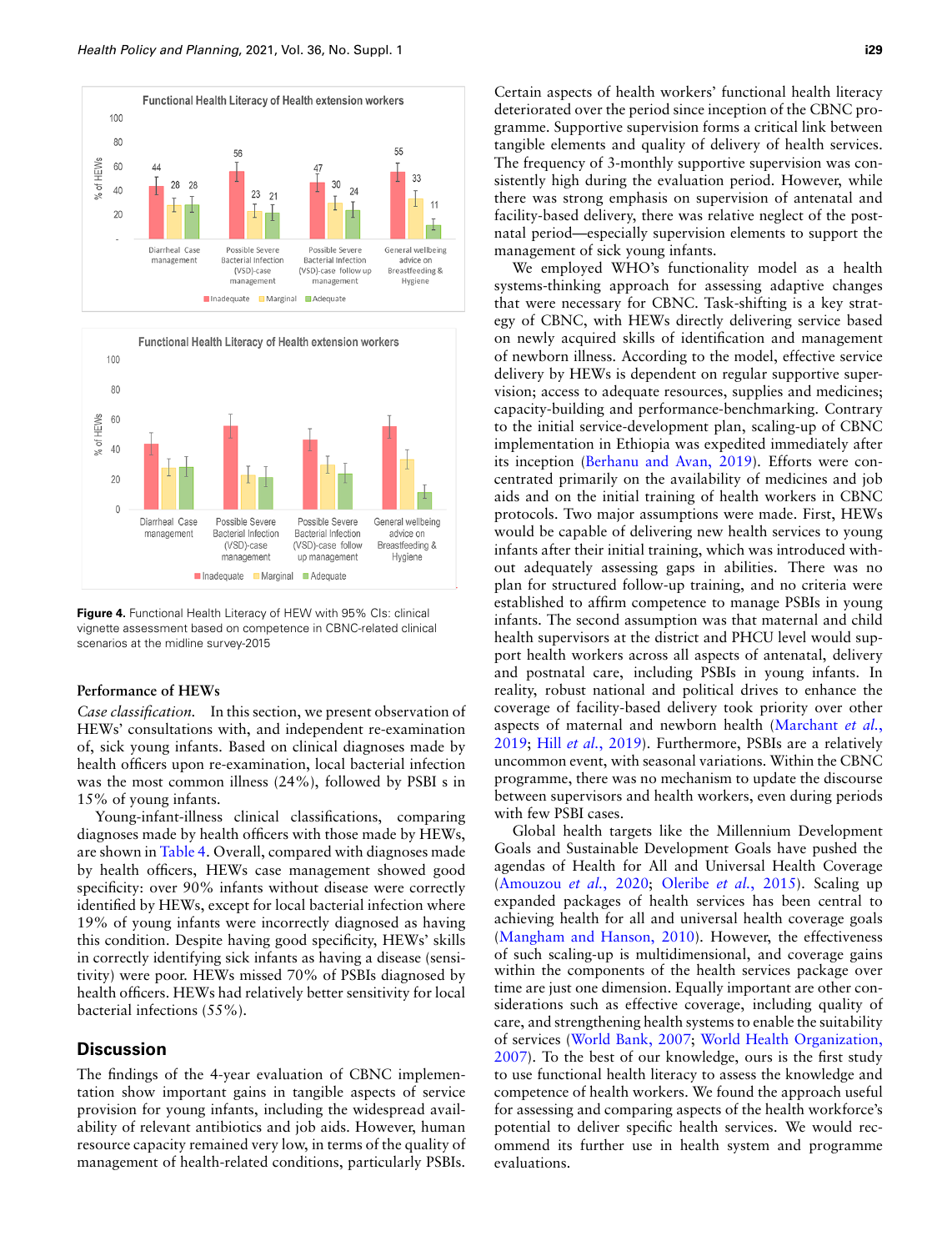|                                      | by health officers                  | Young infant cases diagnosed | Comparability of neonatal cases diagnosed<br>by health officers (standard) vs HEWS |          |             |            |  |  |
|--------------------------------------|-------------------------------------|------------------------------|------------------------------------------------------------------------------------|----------|-------------|------------|--|--|
| Condition                            | <i>n</i> : 893<br>$\%$ ( <i>n</i> ) | 95% CI                       | Specificity                                                                        | 95% CI   | Sensitivity | 95% CI     |  |  |
| Local bacterial infection            | 24 (214)                            | (21, 27)                     | 81%                                                                                | (76, 85) | 55%         | (47, 62)   |  |  |
| Possible serious bacterial infection | 15(134)                             | (12, 18)                     | 96%                                                                                | (95, 97) | 30%         | (22.9, 39) |  |  |
| Any dehydration                      | 4(36)                               | (2, 5)                       | 95%                                                                                | (93, 97) | 45%         | (38, 53)   |  |  |
| <b>Jaundice</b>                      |                                     | $\qquad \qquad -$            | 95%                                                                                | (93, 97) | -           | -          |  |  |

**Table 4.** Clinical case classification using the iCCM chart booklet assessed at the midline survey-2015

The decision to expedite the scale-up of CBNC in Ethiopia stemmed from a cluster-randomized trial of task-shifting newborn-infection management from health officer to the HEW level in rural Ethiopia. The intervention achieved only 50% coverage, and the marginal reduction in neona[tal mor](#page-9-12)[tality was consistent with](#page-9-12) that low level of coverage (Degefie Hailegebriel *et al.*, 2017). Instead of taking a long-term system perspective by making coordinated changes in all components of the health system, CBNC implementation followed the public health services model commonly practised across LMICs whereby intervention scale-up is planned as [a linear process with a f](#page-10-21)ocus on the service delivery level (Subramanian *et al.*, 2011). This led to short-term implementation arrangements—including an intense inaugural phase of staff capacity-building and monitoring—in an effort to be able to demonstrate success in a defined period. However, less consideration was given to how these arrangements might be integrated into all health system blocks without compromising other routine services. It is important to highlight that improvements in infrastructure, supplies and job aids might be due to the longer term existence of most components of CBNC within the heath system. The exception is for the management of PSBIs, which still needs more systemic embedding and regulation.

A cost-effectiveness analysis of the CBNC prototype reported that transition of the programme from research to integrated regular service would need to be strengthened with more intense routine HEW supervision. Otherwise, inferior quality of sup[port and supervision wo](#page-10-22)uld be likely to result in lower impact (Mathewos *et al.*, 2017).

Our evaluation highlights that resources alone are not sufficient for the effective scaling-up and integration of neonatal health services: those resources must be strongly coupled with supportive supervision. Systems-thinking perspectives and approaches are increasingly use[d to assess and guide](#page-9-13) [progr](#page-9-13)ammatic and service scaling-up (Adam and de Savigny, 2012), leading to the examination of the linkages and inter[actions within the over](#page-10-23)all health system and its components (Leischow *et al.*, 2008). Neonatal health managers, supervisors and service providers, and several other stakeholders, work in coordination with each other. Their linkages are potentially influenced by sub-system dynamics, including the general functioning of the health system, continuous professional development, benchmarking of care and institutional social network norms. In ideal circumstances, scaling up a neonatal health service should actively acknowledge and engage [health system relationsh](#page-10-24)ips in an all-encompassing manner (Paina and Peters, 2012).

Supportive supervision is a frequently neglected facet of the health system. In contrast with infrastructure, supplies

and health service providers, supervision operates in the background, making it liable to be neglected and to receive inadequate attention in programme planning and resource allocation. Sustaining the skills, knowledge and practices acquired through task-shifting among CHWs is challenging in LMICs, as competencies remain only with rigorous traini[ng and refreshers and with f](#page-10-25)u[nctional supervision](#page-10-26) systems (Lehmann and Sanders, 2007; Rowe *et al.*, 2005). Scaling up neonatal health services in health systems of poor quality will likely produce small improvements in health outcomes, unless scaling up is robustly supported across all components of the health system. Supervision coupled with training, along with strengthened infrastructure and supplies, [has measur](#page-10-27)[able a](#page-10-27)dvantages for health-worker performance (Rowe *et al.*, 2018).

The study's limitations include its lack of economic and sustainability assessments. However, the programme implementers and funders deemed these not to be research priorities due to the urgent and essential nature of the programme. Furthermore, as mentioned above in the methodology section, earlier implementation of CBNC services in the comparison arm led to study design modifications. Overall, our study conducted a series of surveys and assessments over time to provide evidence on before-and-after changes to enable course correction and programme improvement for the programme implementers. Therefore, owing to the lack of a conventional comparison arm, outcomes cannot be directly attributed to the CBNC programme. The study's findings should therefore be interpreted with caution.

Judicious scientific evidence exists about examining context and reasons for adequate health-worker performance. However, limited studies have explored programme perf[ormance by comp](#page-10-28)aring available resources and supervision (Rowe *et al.*, 2010). Supportive supervision has the potential to improve CHW performance through the pathways of precise guidance, monitoring and accountability, pr[ovided other](#page-9-14) [comp](#page-9-14)onents of health systems are also in place (Aftab *et al.*, 2018).

#### Future research

Despite the global push to improve neonatal survival, the evidence around implementation, scaling-up and effective integration into the health system is limited in scope, quality and the extent to which information is available. There is insufficient evidence of the role of supervision in primary health care services, especially that which would identify and address maternal and newborn service-delivery gaps in LMICs. Currently in LMICs, there is a pronounced public health interest in implementing WHO guidelines on the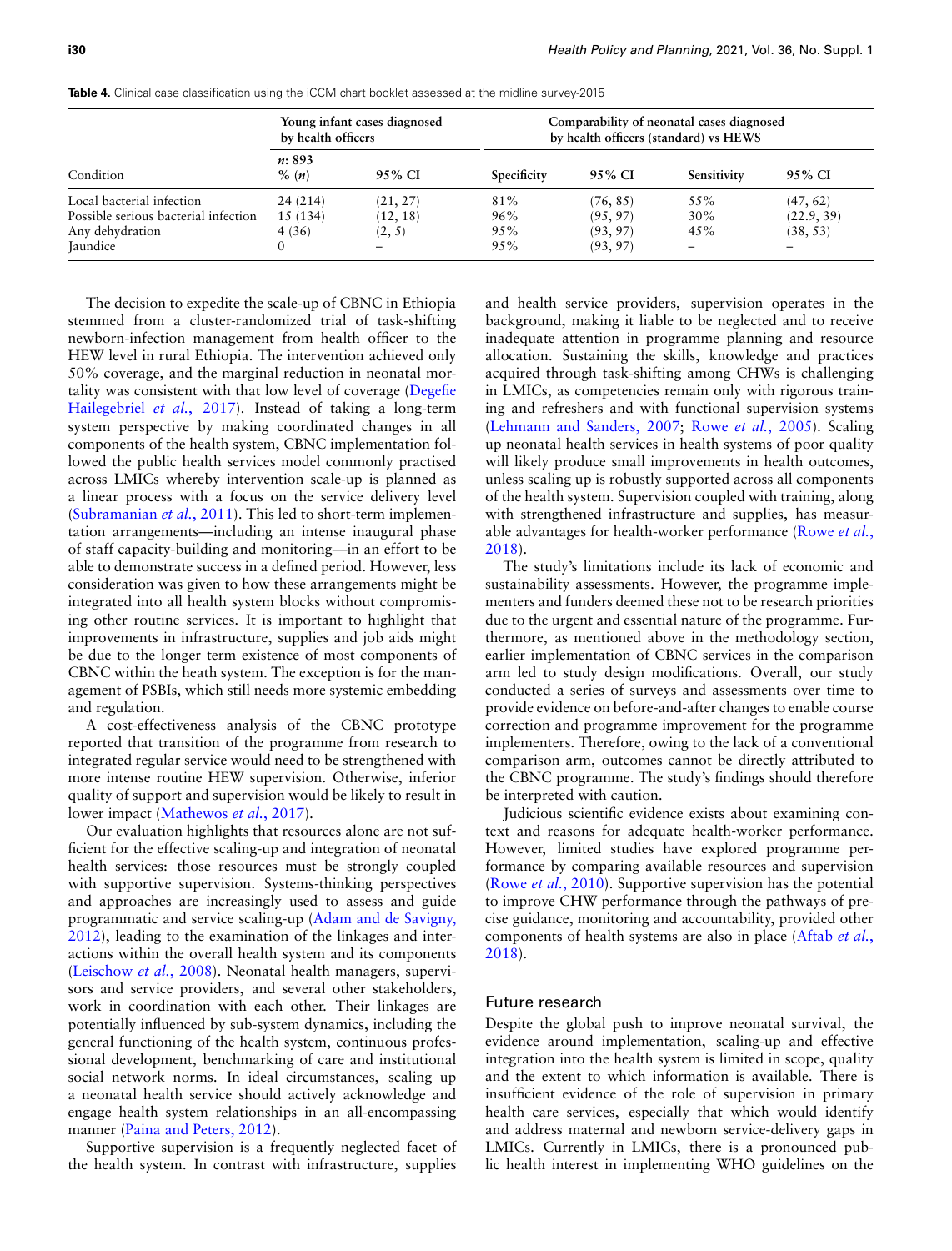treatment of young infants with [PSBIs by frontline workers](#page-10-8) [within the public he](#page-9-15)[alth system \(Wamma](#page-10-6)nda *et al.*, 2020; Ahmed *et al.*, 2019; Khanal *et al.*, 2011). This trend will greatly benefit from further implementation research with an explicit systems perspective—especially research that establishes the roles and pathways of supportive supervision of health workers, and the direct effects of such supervision on health outcomes.

## **Data availability Statement**

Study datasets for the Community Base Newborn Care Evaluation (CBNC) are made available on LSHTM Data Compass (https://doi.org/10.17037/DATA.00001979), a research data repository operated by the London School of Hygiene and Tropical Medicine.

To protect participant confidentiality, the datasets are [made available through a controlled a](https://doi.org/10.17037/DATA.00001979)ccess approach. Although CBNC datasets do not contain direct identifiers (such as names), repository staff indicate there is a risk that participants may be indirectly identifiable in some circumstances, due to the large number of variables collected from each participant and the accuracy of measures.

Researchers wishing to access datasets are asked to apply for access via the repository's data request form, providing information on the variables they wish to access and details of their analysis plan. The request will be sent to the study team (that performed the research and have greatest understanding of the data) and the LSHTM Research Data Manager (who acts as an independent advisor). If the data analysis can be performed in compliance with the study's ethical and legal requirements, the study team will produce a derived dataset that contains the requested variables and work with the applicant to help them to understand the data. If there remains a recognisable risk that the derived dataset contains potentially identifiable information, the applicant will be asked to sign a Data Sharing Agreement before being provided with the dataset.

The study questionnaires and other supporting documents are made openly available under a Creative Commons Attribution (CC BY) licence. These can be found alongside the relevant datasets listed in https://doi.org/10.17037/ DATA.00001979.

## **Funding**

[The study was su](https://doi.org/10.17037/DATA.00001979)pported by Bill an[d Melinda Gates Founda](https://doi.org/10.17037/DATA.00001979)tion [grant code: INV-007644]. This paper was published as part of a supplement financially supported by International Development Research Centre.

*Ethical approval* This study was approved by the Institutional Review Boards of the London School of Hygiene and Tropical Medicine (reference no: 8759- 4); the Ethiopian Science and Technology Ministry (reference no: 3/10-94/2010) and Oromia, Amhara, SNNP and Tigray regional health bureaux.

*Conflict of interest statement* The authors declare that they have no conflict of interest.

## **References**

- Adam T, de Savigny D. 2012. Systems thinking for strengthening health systems in LMICs: need for a paradigm shift. *Health Policy and Planning* **27**: iv1–3.
- <span id="page-9-13"></span>Aftab W, Rabbani F, Sangrasi K *et al.* 2018. Improving community health worker performance through supportive supervision: a randomised controlled implementation trial in Pakistan. *Acta Paediatrica* **107**: 63–71.
- <span id="page-9-14"></span>Ahmed S, Applegate JA, Mitra DK *et al.* 2019. Implementation research to support Bangladesh Ministry of Health and Family Welfare to implement its national guidelines for management of infections in young infants in two rural districts. *Journal of Health, Population, and Nutrition* **38**: 41.
- <span id="page-9-15"></span>Amouzou A, Jiwani SS, da Silva ICM *et al.*, Coverage Technical Working Group. 2020. Closing the inequality gaps in reproductive, maternal, newborn and child health coverage: slow and fast progressors. *BMJ Global Health* **5**: e002230.
- <span id="page-9-11"></span>Avan BI, Berhanu D. 2013. *Community Based Newborn Care in Ethiopia: Evaluation Protocol London*. London: IDEAS, London School of Hygiene & Tropical Medicine.
- <span id="page-9-7"></span>Awasthi S, Kesarwani N, Verma RK *et al.* 2020. Identification and management of young infants with possible serious bacterial infection where referral was not feasible in rural Lucknow district of Uttar Pradesh, India: an implementation research. *PLoS One* **15**: e0234212.
- <span id="page-9-1"></span>Banteyerga H. 2011. Ethiopia's health extension program: improving health through community involvement. *MEDICC Review* **13**: 46–9.
- <span id="page-9-3"></span>Berhanu D, Allen E, Beaumont E *et al.* 2021. Coverage of antenatal, intrapartum, and newborn care in 104 districts of Ethiopia: a before and after study four years after the launch of the national Community-Based Newborn Care programme. *PLoS One* in press.
- <span id="page-9-4"></span>Berhanu D, Avan BI. 2017. Community Based Newborn Care in Ethiopia: quality of CBNC programme assessment Midline Evaluation Report. *Technical Report*. London School of Hygiene & Tropical Medicine.
- <span id="page-9-8"></span>Berhanu D, Avan BI. 2019. *Community Based Newborn Care Programme in Ethiopia 2013–2017*. London: London School of Hygiene and Tropical Medicine.
- <span id="page-9-10"></span>Crigler L, Hill K, Furth R, Bjerregaard D. 2013. *Community Health Worker Assessment and Improvement Matrix (CHW AIM): A Toolkit for Improving CHW Programs and Services*. Revised Version. Bethesda, MD: USAID Health Care Improvement Project: University Research Co., LLC (URC).
- <span id="page-9-6"></span>Degefie Hailegebriel T, Mulligan B, Cousens S *et al.* 2017. Effect on neonatal mortality of newborn infection management at health posts when referral is not possible: a cluster-randomized trial in rural Ethiopia. *Global Health: Science and Practice* **5**: 202–16.
- <span id="page-9-12"></span>The DHS Program. 2012. *The Service Provision Assessment (SPA)*. The DHS Program. https://dhsprogram.com/methodology/Survey-Types/SPA.cfm, accessed 1 June 2021.
- <span id="page-9-9"></span>Diaz T, Rasanathan K, Meribole E *et al.* 2018. Framework and strategy for integrated monitoring and evaluation of child health programmes for respons[ive programming, accountability, and impact.](https://dhsprogram.com/methodology/Survey-Types/SPA.cfm) *BMJ* **362**[: k278](https://dhsprogram.com/methodology/Survey-Types/SPA.cfm)5.
- <span id="page-9-5"></span>Ethiopian Public Health Institute. 2019. *Ethiopia: Mini Demographic and Health Survey 2019*. Rockville, MD: The DHS Program, ICF.
- <span id="page-9-2"></span><span id="page-9-0"></span>Gogia S, Ramji S, Gupta P *et al.* 2011. Community based newborn care: a systematic review and meta-analysis of evidence: UNICEF-PHFI series on newborn and child health, India. *Indian Pediatrics* **48**: 537–46.